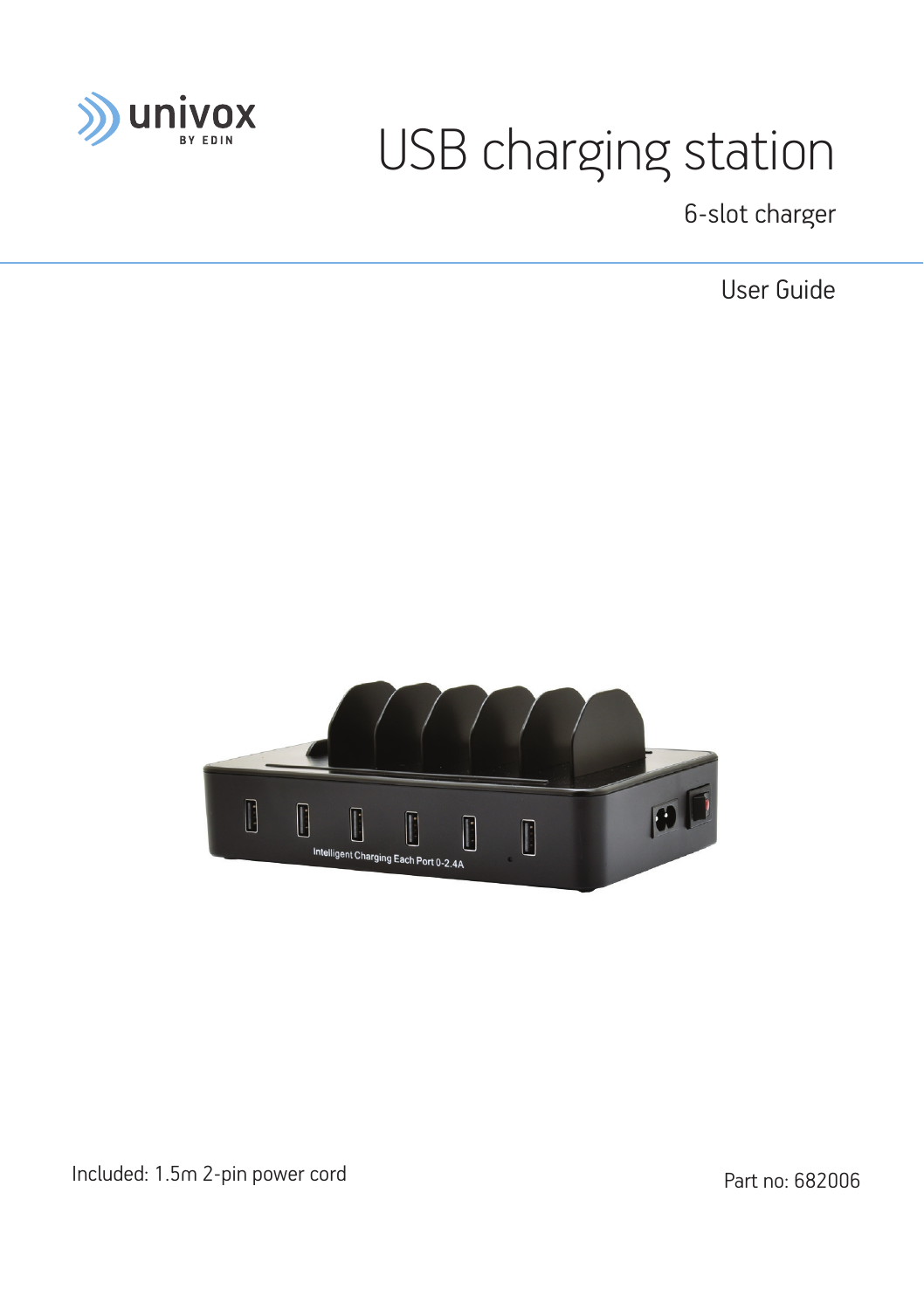#### **Introduction**

USB charging station for charging up to 6 devices simultaneously. Equipped with smart IC chipset, fast charging ports, over-charge and over-heat protection, the unit allows for easy and efficient charging.

#### Connection instructions

- 1. Connect the charger to the mains power outlet (1) and turn on the unit, (2).
- 2. Connect devices to be charged to USB charging ports (3) by using a micro-USB cable.

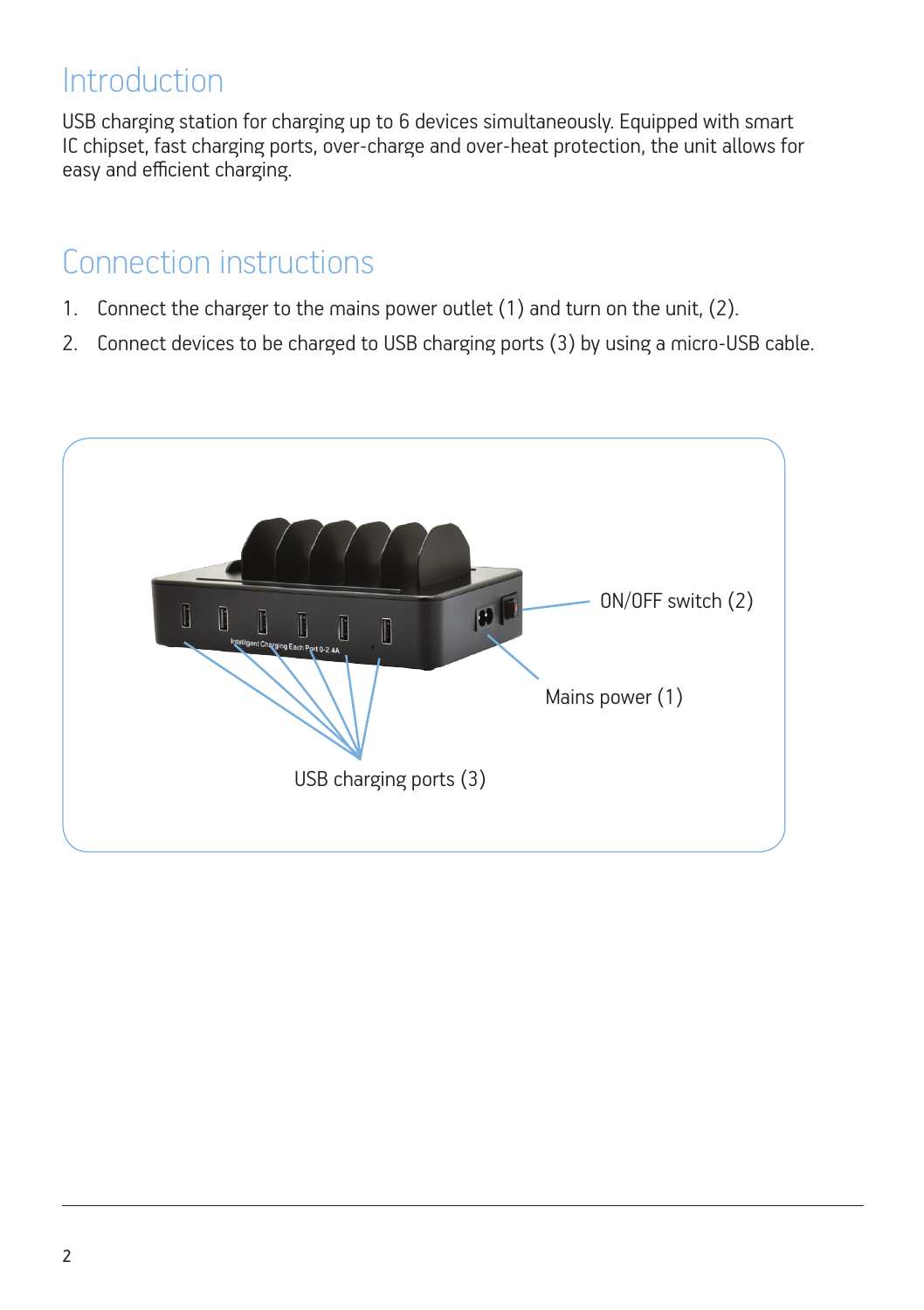### **Maintenance**

Under normal circumstances the product does not need any special maintenance.

The unit should be installed and operated in a well ventilated and dry environment, free from dust. Should the unit become dirty, wipe it with a clean damp cloth. Do not use solvent or strong detergents.

#### **Warranty**

The unit is covered by 1 year warranty. The product warranty doesn't cover failure caused by tampering, carelessness, improper handling or maintenance. In case of product malfunction contact your local distributor for further instructions. If the product should be returned to Bo Edin AB, please enclose a filled Service Form, www.univox.eu/support.

## **Safety**

The installer is responsible for installing the product in a way that may not cause risk of fire, electrical malfunctions or danger for the user.



Do not remove any covers as there is a risk of electric shock. There are no user serviceable parts inside. Refer servicing to qualified personnel.

Bo Edin AB shall not be held responsible or liable for interference to radio or TV equipment, and/or to any direct, incidental or consequential damages or losses to any person or entity, if the equipment has been installed by unqualified personnel and/or if installation instructions stated in the product Installation Guide have not been strictly followed.

#### Environment

To prevent possible harm to the environment and human health, please dispose of  $\sqrt{\lambda}$  the product responsibly by following statutory disposal regulations.